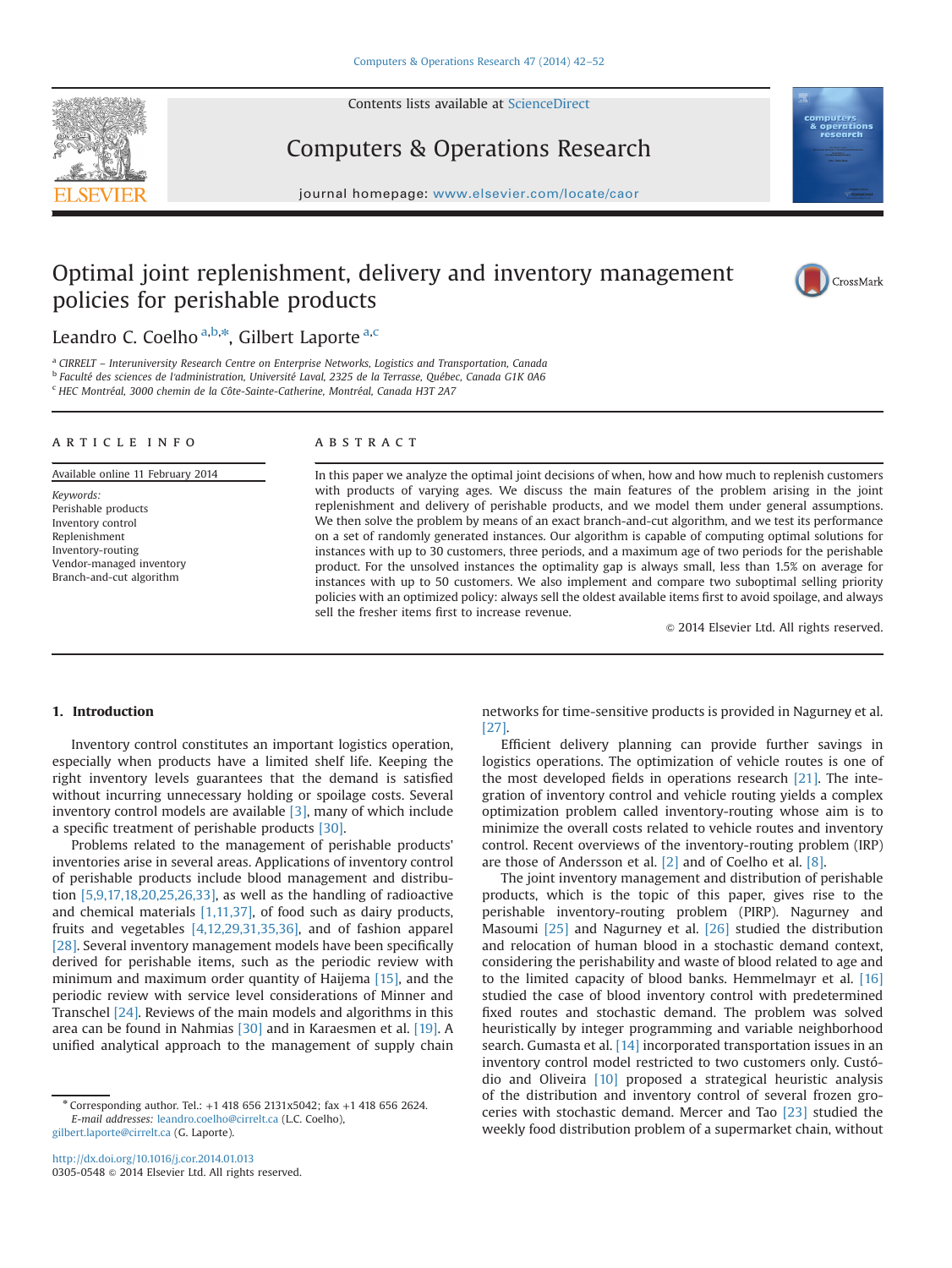considering product age. A theoretical paper developing a column generation approach was presented by Le et al. [\[22\]](#page--1-0) to provide solutions to a PIRP. The optimality gap was typically below 10% for instances with eight customers and five periods under the assumptions of fixed shelf life and flat value throughout the life of the product.

This paper makes several scientific contributions. We first classify and discuss the main assumptions underlying the management of perishable products. We then formulate the PIRP as a mixed integer linear program (MILP) for the most general case, and we also model it to handle the cases where retailers always sell older items first, and where they sell fresher items first. We devise an exact branch-andcut algorithm for the solution of the various models. To the best of our knowledge, this is the first time an IRP is modeled and solved exactly under general assumptions in the context of perishable products management. Our models do not require any assumption on the shape of the product revenue and inventory cost functions. We also establish some relationships between the PIRP and the multi-product IRP recently studied by the authors [\[7\].](#page--1-0)

The remainder of the paper is organized as follows. In Section 2 we provide a formal description of the PIRP. In [Section 3](#page--1-0) we present our MILP model and its two variants just described, including new valid inequalities. This is followed by a description of the branchand-cut algorithm in [Section 4.](#page--1-0) Computational experiments are presented in [Section 5.](#page--1-0) [Section 6](#page--1-0) concludes the paper.

### 2. Problem description

The joint replenishment and inventory problem for perishable products is concerned with the combined optimization of delivery routes and inventory control for products having a transient shelf life. Here, we consider a three-echelon supply chain in which suppliers deliver products to retailers who then sell products to the end-customers. These products typically have an expiry date, after which they are no longer fit for consumption. This is the case not only of some law-regulated products such as food and drugs, but also of a wide variety of unregulated products whose quality, appearance or commercial appeal diminishes over time, such as flowers, cosmetics, paint, electronic products or fashion items. In this section we discuss four main assumptions underlying the treatment of these kinds of products, and we explain how we incorporate them in our model. Specifically, we discuss the types of product perishability in Section 2.1, the assumptions governing the inventory holding costs of these products in Section 2.2, their revenue as a function of age in Section 2.3, and the management of items of different ages held in inventory in Section 2.4.

## 2.1. Types of product perishability

There exist two main types of perishable products according to how they decay [\[30\]](#page--1-0). The first type includes products whose value does not change until a certain date, and then goes down to zero almost immediately. This is the case of products whose utility eventually ceases to be valued by the customers, such as calendars, year books, electronics or maps, which quickly become obsolescent after a given date or when a new generation of products enters the market. However, this is more a case of obsolescence than perishability. Even though these items may still be in perfect condition, they are simply no longer useful. Within the same category, we find products with an expiry date, such as drugs, yogurt and bottled milk. These products can be consumed whether they are top fresh or a few days old, but after their expiry date, they are usually deemed unfit for consumption. The second type includes products whose quality or perceived value decays gradually over time. Typical examples are fruits, vegetables and

flowers. The models introduced in [Section 3](#page--1-0) can handle both types of products without any ad hoc modification. Raafat [\[34\]](#page--1-0) describes a stochastic model in which the deterioration is a function of the on-hand inventory level. Our model does not work under the assumption of a random lifetime.

## 2.2. The impact of item age on inventory holding costs

As a rule, the unit inventory holding cost changes with respect to the age and value of a product. This general assumption holds, for instance, for insurance costs which are value related. All the variable costs related to the age of the product can be modeled through a single parameter, called the unit inventory holding cost, which depends on the age of the item. In some contexts, all items yield the same holding cost, regardless of their age. Products with a short shelf life usually fit in this category. In this case, the holding cost, which encompasses all other variable costs, can be captured by a unique input parameter independent of the value and age of the product, which is the case in most applications.

## 2.3. Revenue of the item according to its age

A parameter that greatly affects the profit yielded by products of different ages is their perceived value by consumers. Brand new items usually have a higher selling price, which decreases over time according to some function. In this paper we do not make any specific assumption regarding the shape of this function. Rather, we assume that the selling price is known in advance for each product age. Note that the function describing the relation between price and age can be non-linear, non-continuous or even non-convex, but it can still be accommodated by our model, as will be shown in [Section 3.](#page--1-0)

### 2.4. Inventory management policies

The final assumption we discuss relates to the management of items of different ages held in inventory. It is up to the retailer to decide which items to offer to customers, which will influence the associated revenue. In such a context, three different selling priority policies can be envisaged. The first one consists of applying a fresh first (FF) policy by which the retailer always sells the fresher items first. This policy ensures a longer shelf life and increases utility for the customers but, at the same time, yields a higher spoilage rate. The second policy is the reverse. Under an old first (OF) policy, older items are sold first, which generates less spoilage, but also less revenue. The third policy, which we introduce in our model, is more flexible and general, and encompasses these two extremes. The optimized priority (OP) policy lets the model determine which items to sell at any given time period in order to maximize profit. This means that depending on the parameter settings, one may prefer to spoil some items and sell fresher ones because they generate higher revenues.

Although they are similar, FF and OF policies are different from the traditional FIFO and LIFO policies common in inventory management. Under a FIFO policy, the first product delivered will be the first to be sold. This coincides with an OF policy only if deliveries from the supplier to the retailer is always of fresh items. However, when the supplier delivers products of different ages in different periods, the sequence of deliveries does not necessarily coincide with the ages of the products in inventory. To illustrate, consider the case where the supplier delivers new items on day one, and three-day old items on day two. Then, on day three, different solutions will be obtained under the OF and the FIFO policies. Indeed, under the FIFO policy, the newer items (delivered on day one) will be sold first, but the older items (delivered on day two) will be selected under an OF policy.